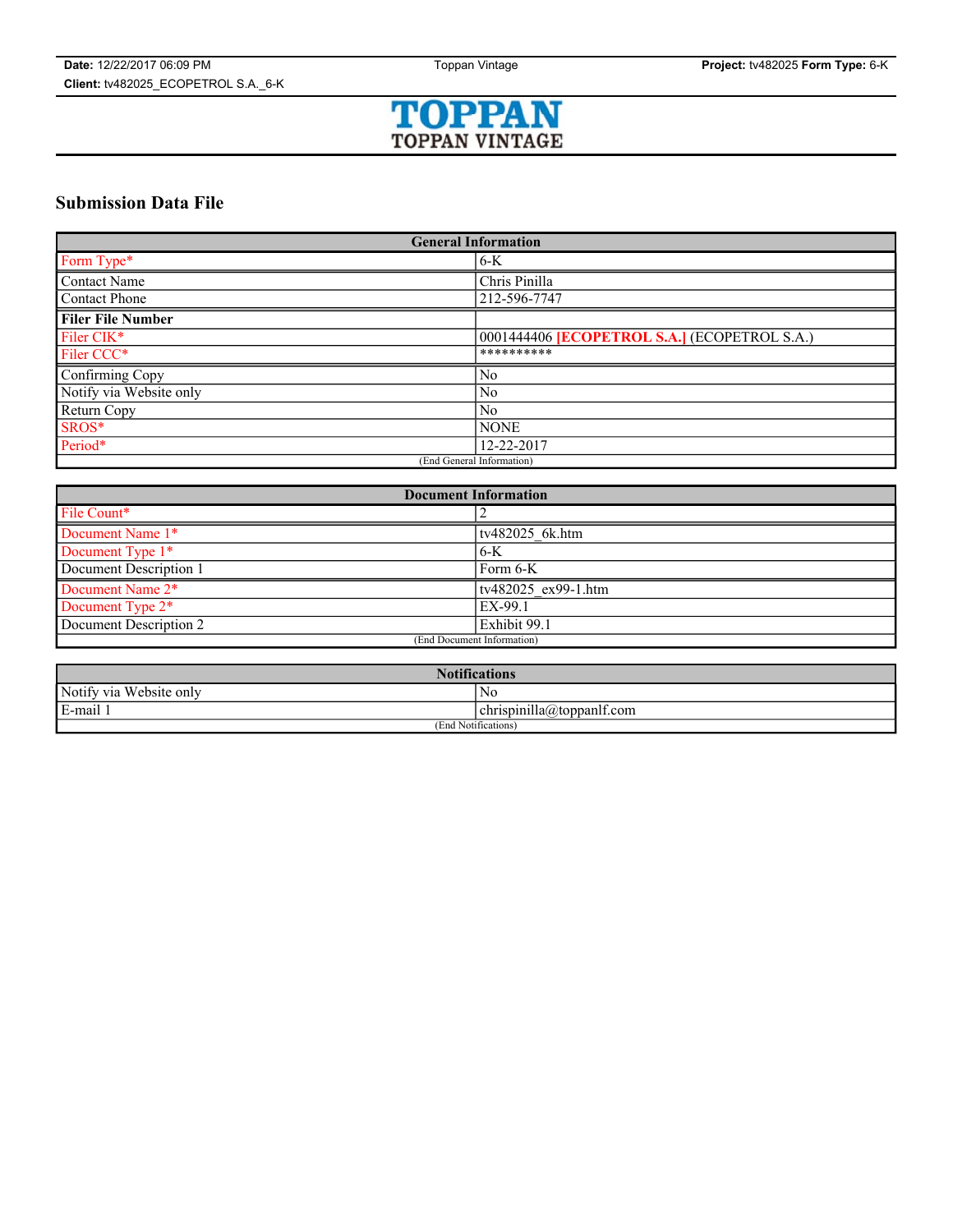#### **UNITED STATES SECURITIES AND EXCHANGE COMMISSION Washington, D.C. 20549**

#### **FORM 6-K**

#### **REPORT OF FOREIGN PRIVATE ISSUER PURSUANT TO RULE 13a-16 OR 15d-16 UNDER THE SECURITIES EXCHANGE ACT OF 1934**

For the month of December, 2017 Commission File Number 001-34175

### ECOPETROL S.A.

(Exact name of registrant as specified in its charter)

N.A.

(Translation of registrant's name into English)

COLOMBIA

(Jurisdiction of incorporation or organization)

Carrera 13 No. 36 – 24 BOGOTA D.C. – COLOMBIA

(Address of principal executive offices)

Indicate by check mark whether the registrant files or will file annual reports under cover of Form 20-F or Form 40-F.

Form 20-F  $\boxtimes$  Form 40-F  $\Box$ 

Indicate by check mark if the registrant is submitting the Form 6-K in paper as permitted by Regulation S-T Rule 101(b)(1)

 $Yes \Box$  No  $\boxtimes$ 

Indicate by check mark if the registrant is submitting the Form 6-K in paper as permitted by Regulation S-T Rule 101(b)(7)

 $Yes \Box$  No  $\boxtimes$ 

Indicate by check mark whether the registrant by furnishing the information contained in this form is also thereby furnishing the information to the Commission pursuant to Rule 12g3-2(b) under the Securities Exchange Act of 1934.

 $Yes \Box$  No  $\boxtimes$ 

If "Yes" is marked, indicate below the file number assigned to the registrant in connection with Rule 12g3-2(b): 82-  $N/A$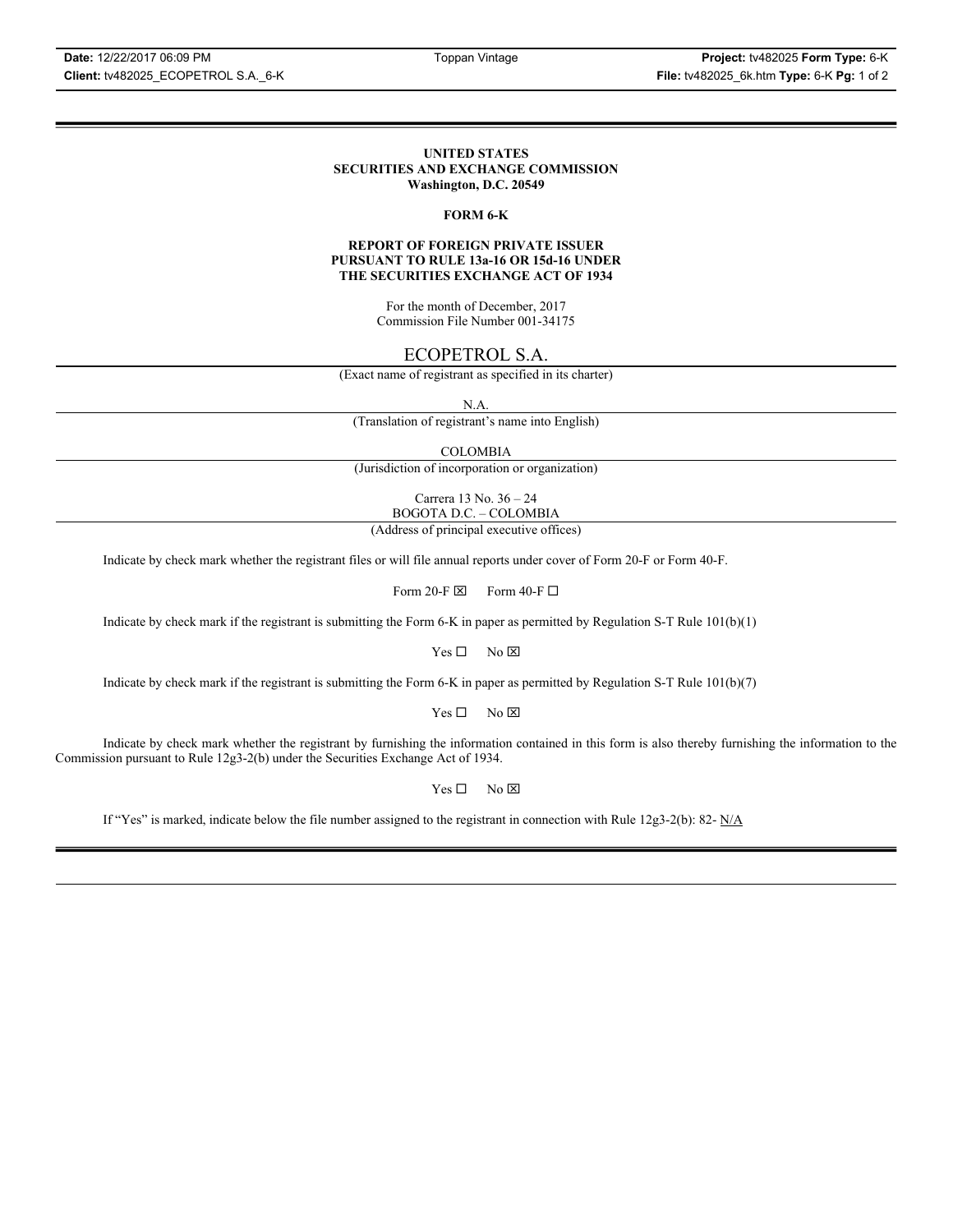#### **SIGNATURES**

Pursuant to the requirements of the Securities Exchange Act of 1934, the registrant has duly caused this report to be signed on its behalf by the undersigned, thereunto duly authorized.

Ecopetrol S.A.

By: /s/ María Fernanda Suárez

Name: María Fernanda Suárez Title: Chief Financial Officer

Date: December 22, 2017